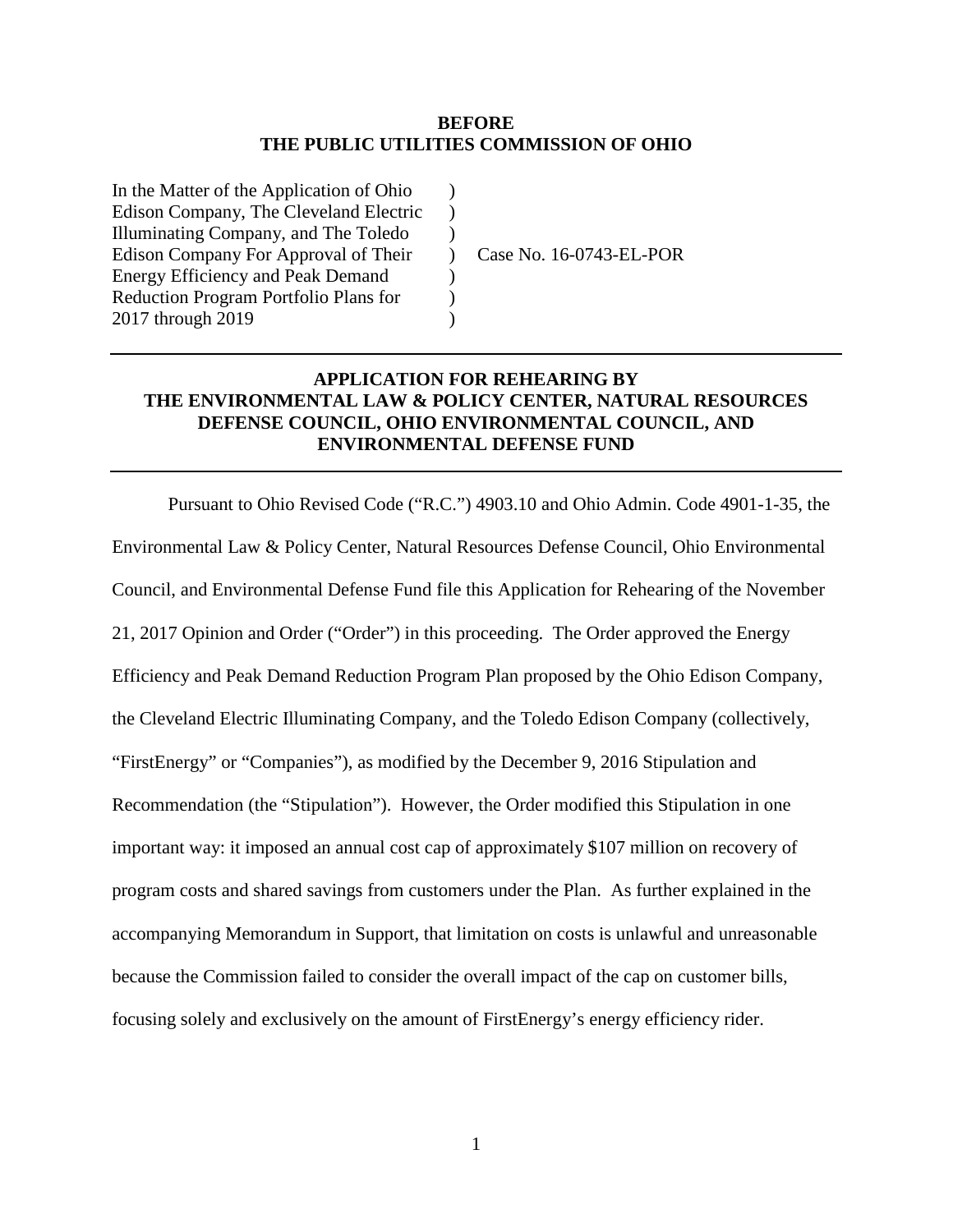December 21, 2017 Respectfully submitted,

/s/ Madeline Fleisher Madeline Fleisher Environmental Law & Policy Center 21 West Broad St., 8th Floor Columbus, OH 43215 (614) 569-3827 MFleisher@elpc.org

*Counsel for Environmental Law & Policy Center*

/s/ Miranda Leppla Miranda Leppla Trent Dougherty Ohio Environmental Council 1145 Chesapeake Avenue, Suite I Columbus, OH 43212 (614) 487-7506 mleppla@theOEC.org tdougherty@theOEC.org

*Counsel for Ohio Environmental Council and Environmental Defense Fund*

/s/ Robert Dove Robert Dove The Law Office of Robert Dove PO Box 13442 Columbus, OH 43214 (614) 943-3683 rdove@robertdovelaw.com

*Counsel for Natural Resources Defense Council*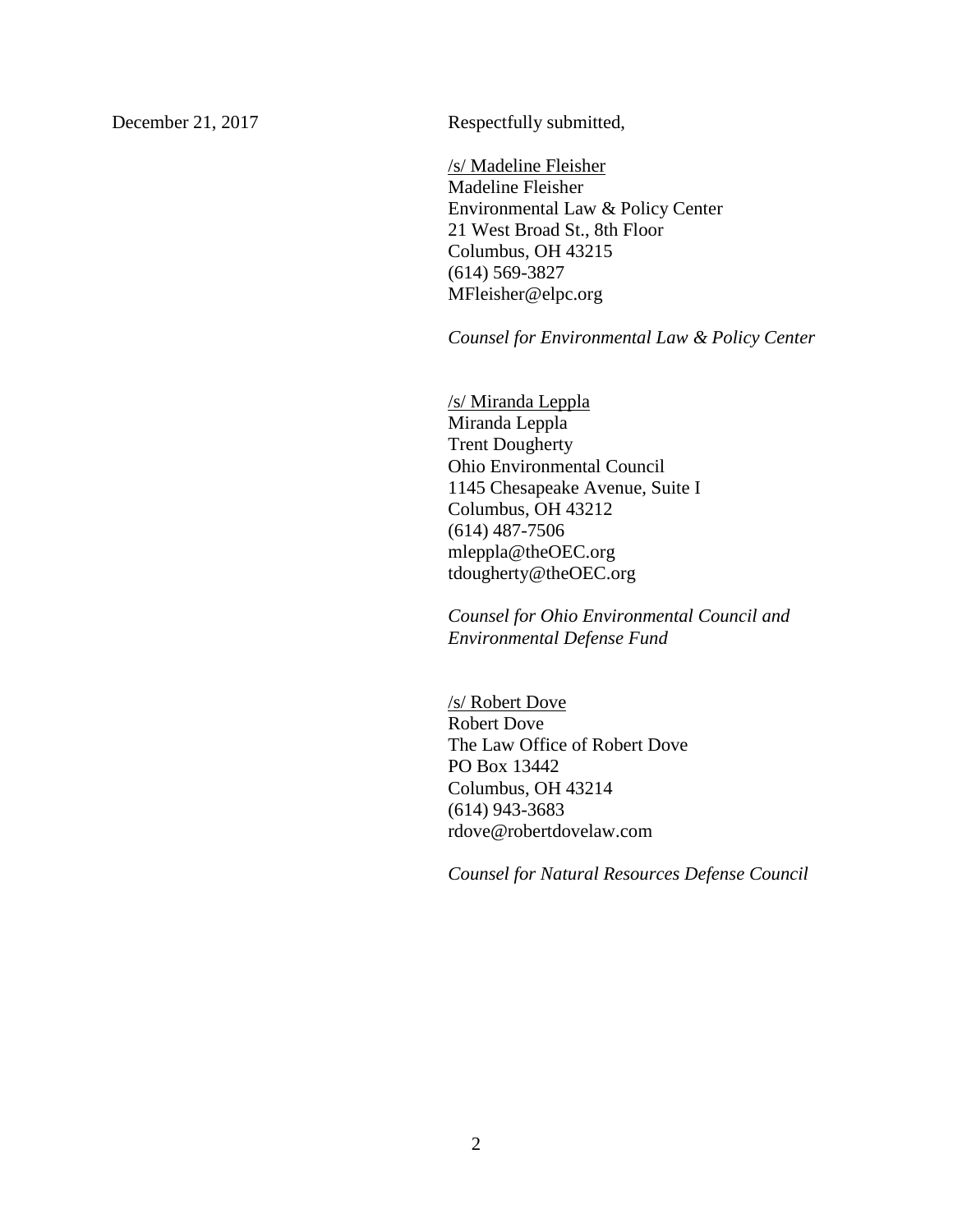### **BEFORE THE PUBLIC UTILITIES COMMISSION OF OHIO**

 $\lambda$  $\mathcal{L}$  $\lambda$  $\lambda$ )  $\mathcal{L}$  $\lambda$ 

In the Matter of the Application of Ohio Edison Company, The Cleveland Electric Illuminating Company, and The Toledo Edison Company For Approval of Their Energy Efficiency and Peak Demand Reduction Program Portfolio Plans for 2017 through 2019

Case No. 16-0743-EL-POR

# **MEMORANDUM IN SUPPORT OF APPLICATION FOR REHEARING BY THE ENVIRONMENTAL LAW & POLICY CENTER, NATURAL RESOURCES DEFENSE COUNCIL, OHIO ENVIRONMENTAL COUNCIL, AND ENVIRONMENTAL DEFENSE FUND**

The Environmental Law & Policy Center, Natural Resources Defense Council, Ohio Environmental Council, and Environmental Defense Fund (collectively, "Environmental Intervenors") seek rehearing of the November 21, 2017 Opinion and Order ("Order") in this proceeding. The Order approved the Energy Efficiency & Peak Demand Reduction Program Plans ("Plans") proposed by the Ohio Edison Company, the Cleveland Electric Illuminating Company, and the Toledo Edison Company (collectively, "FirstEnergy" or "Companies"), as modified by the December 9, 2016 Stipulation and Recommendation (the "Stipulation"). At the same time, the Order modified this Stipulation to impose an annual cost cap of approximately \$107 million on recovery of program costs and shared savings from customers under the Plan as "a reasonable measure given the rising EE/PDR rider amounts billed to customers." Order at 22. The result of this Order is likely to be less spending on cost-effective energy efficiency and higher overall bills for FirstEnergy's customers. The Order is therefore unlawful and unreasonable.

2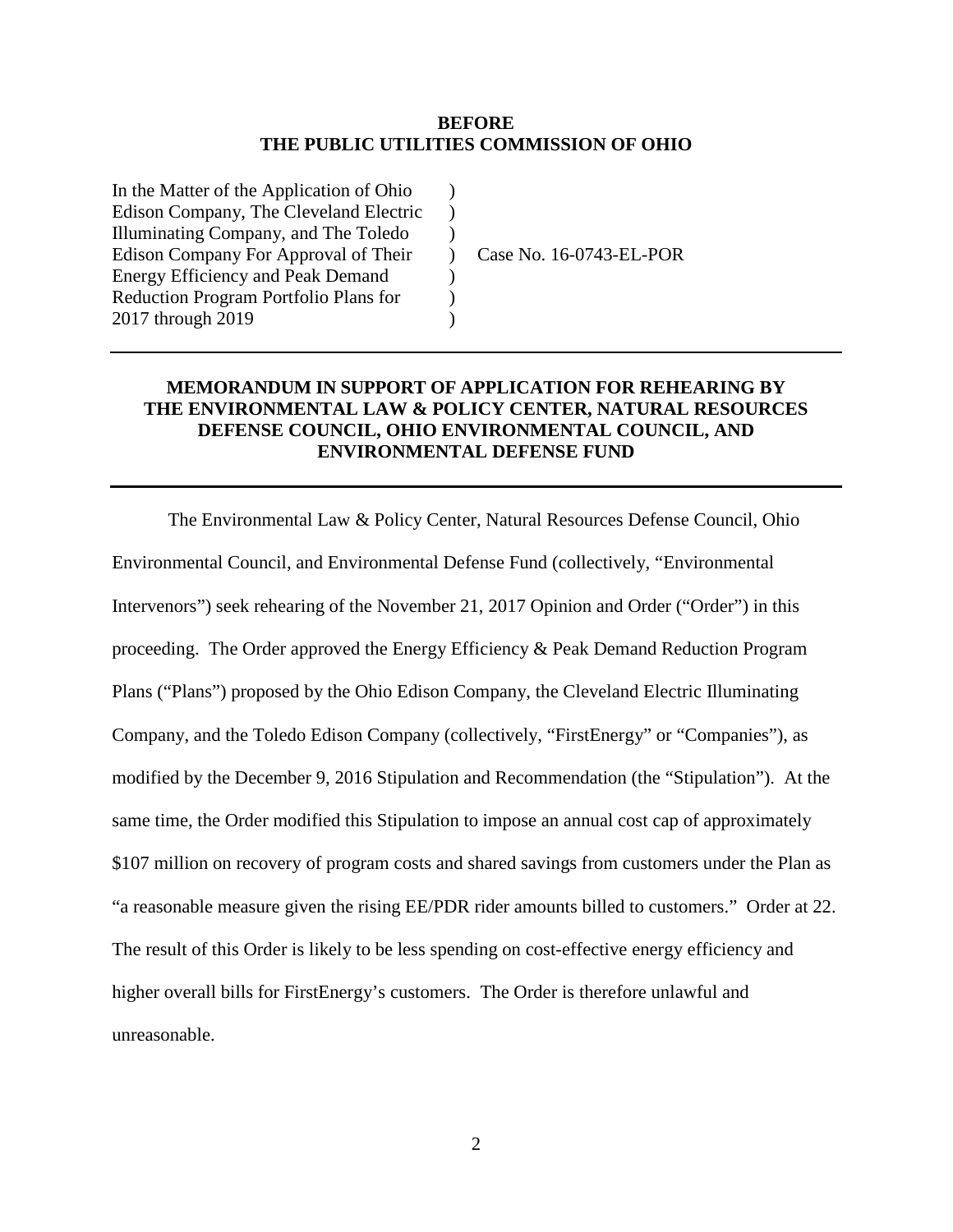#### **I. STANDARD OF REVIEW**

R.C. 4903.10 enables parties to seek rehearing of any aspect of a final order by the Public Utilities Commission of Ohio ("Commission") that is "unreasonable or unlawful." In addition, on rehearing the Commission must be mindful of compliance with R.C. 4903.09, which provides:

[I]n all contested cases heard by the public utilities commission, a complete record of all of the proceedings shall be made, including a transcript of all testimony and of all exhibits, and the commission shall file, with the records of such cases, findings of fact and written opinions setting forth the reasons prompting the decisions arrived at, based upon said findings of fact.

The Ohio Supreme Court has explained that R.C. 4903.09 means that "the PUCO's order must show, in sufficient detail, the facts in the record upon which the order is based, and the reasoning followed by the PUCO in reaching its conclusion." *MCI Telecommunications Corp. v. Pub. Util. Comm.*, 32 Ohio St.3d 306, 312, 513 N.E.2d 337 (1987). In fact, "[a] legion of cases establish that the commission abuses its discretion if it renders an opinion on an issue without record support." *Indus. Energy Users-Ohio v. PUC*, 117 Ohio St.3d 486, 2008-Ohio-990, 885 N.E.2d 195, ¶ 30 (citations and internal quotation marks omitted).

## **II. FACTS**

In the Order, the Commission approved a cost cap on program spending and shared savings of approximately \$107 million, calculated as four percent of FirstEnergy's 2015 operating revenues as reported on FERC Form 1. Order at 23. Assuming FirstEnergy is able to earn its maximum shared savings incentive payment of \$15.6 million, this leaves an annual program budget of about \$91.4 million. Order at 21; Co. Ex. 17, Miller Rebuttal Test. at 8. That budget requires FirstEnergy to cut approximately \$4.1 million from its projected average annual budget of \$95.5 million for 2018 and 2019. Env. Int. Ex. 1, Neme Rebuttal Test. at 14. For

3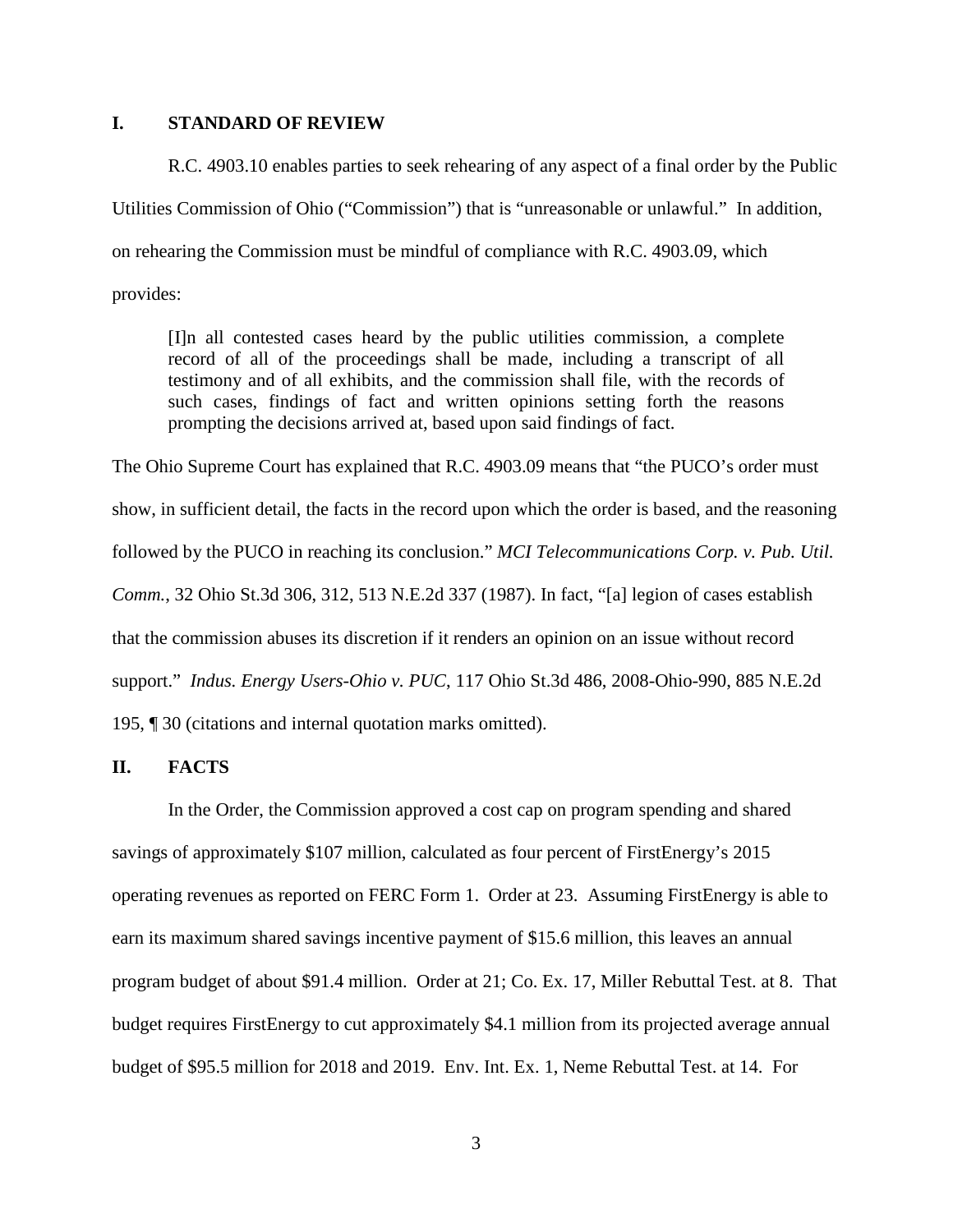context, that is approximately the same as the entire three-year budget for residential appliance rebates, and close to the annual budget for residential lighting rebates under the Stipulation. Joint Ex. 1, Stipulation, Ex. A.

#### **III. ARGUMENT**

The Commission approved the annual cost cap as "a reasonable measure given the rising EE/PDR rider amounts billed to customers." Order at 22. That is a valid concern, which is why Environmental Intervenors have always supported the establishment of a program budget and prudency review of any costs over that budget limit. However, the cost cap approved in this case is not a reasonable way to address rising rider costs for one simple reason: the Order failed to address concerns raised in the record that the cost cap may have the opposite effect of what the Commission intends – namely, that it may very well result in higher bills for customers.

FirstEnergy's energy efficiency rider, Rider DSE2, is a small part of a customer's electricity bill – around \$2-\$3 per month for a typical residential customer using 750 kWh per month, or about 2-3% of a bill that is generally between \$103 and \$106 per month. Tr. II at 446:18-447:9; Co Ex. 14, Ohio Utility Rate Survey (Dec. 1, 2015) (average residential electric bill for Akron, Toledo, Cleveland). A far larger portion of FirstEnergy's customers' bills is driven by the amount that the customer pays per kilowatt hour for generation and distribution service. Yet the Commission, in concluding that an energy efficiency cost cap would be "a reasonable measure given the rising EE/PDR rider amounts billed to customers," overlooked the important impacts that efficiency programs can have on reducing customer usage and volumetric rates.

By law, a utility's energy efficiency plan must be cost effective, which means that it must cost less than the generation it replaces. Ohio Admin. Code 4901:1-39-04(B). When utilities

4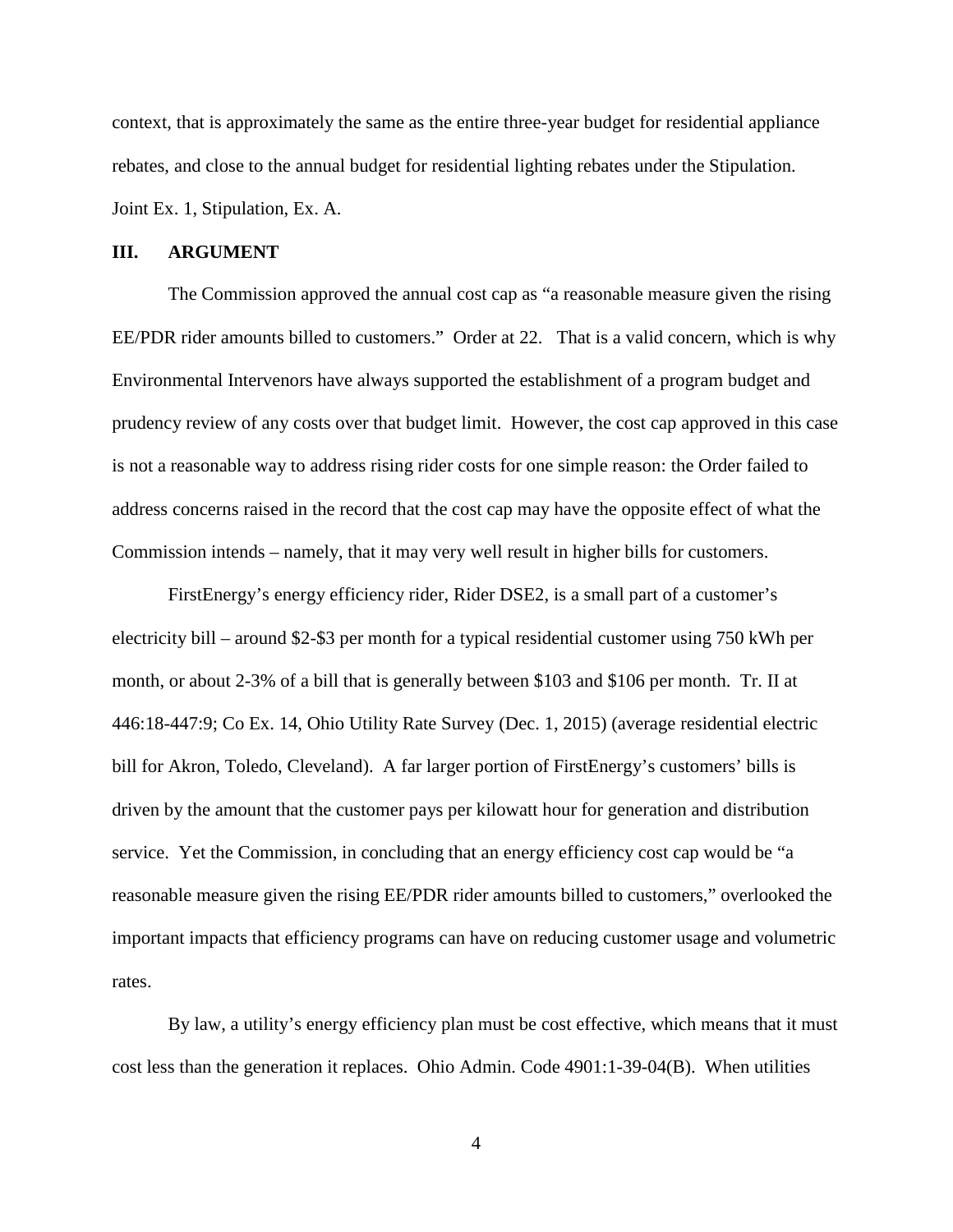spend more on efficiency, customers spend less on generation and overall costs go down. **It is indisputable that when the Commission caps spending on efficiency it translates to higher customer bills overall because higher cost megawatts replace lower cost "negawatts."**

As an illustration, the energy savings available to participants in FirstEnergy's efficiency programs through steps as simple as purchasing new LED light bulbs significantly outweigh the cost of the energy efficiency rider. Env. Int. Initial Br. at  $6 \& n.2$ . However, the Commission has not accounted for such savings in considering the effects of reducing energy savings opportunities by capping energy efficiency spending. Order at 22-23. The sum total of the Order's discussion of this issue is the statement that:

Although FirstEnergy, OPAE, and the Environmental Intervenors argue that cost-effective EE/PDR programs will ultimately result in lower bills for ratepayers, this Commission must weigh the potential ultimate program benefits against the bill impacts to customers in the 2017-2019 Portfolio Plan period.

Order at 23. But even within the 2017-2019 Plan period, the facts show that customers may lose money to the extent the cost cap results in reduced energy-saving opportunities. For example, as outlined in Environmental Intervenors' brief, a customer installing ten LED lightbulbs through FirstEnergy's residential lighting program would save \$50 *per year* – more than the \$24-\$36 yearly cost of the energy efficiency rider during each of the plan years. Env. Int. Initial Br. at 6 & n.2. The long-term benefits of these measures, which are projected to last for 15 years, only tip the scales even further. *See, e.g.,* Stipulation, Ex. B (Revised Plans), Ohio Edison App. C-1 at 2 of 8. Fundamentally, the Commission cannot reasonably reach any conclusion as to the bill impacts of the cost cap, even within the plan period itself, without assessing whether and how much it may limit direct customer bill savings. But the Order provides no such assessment.

The Order likewise never accounts for the effects of FirstEnergy's energy efficiency programs in reducing energy and capacity prices for all customers, regardless of whether they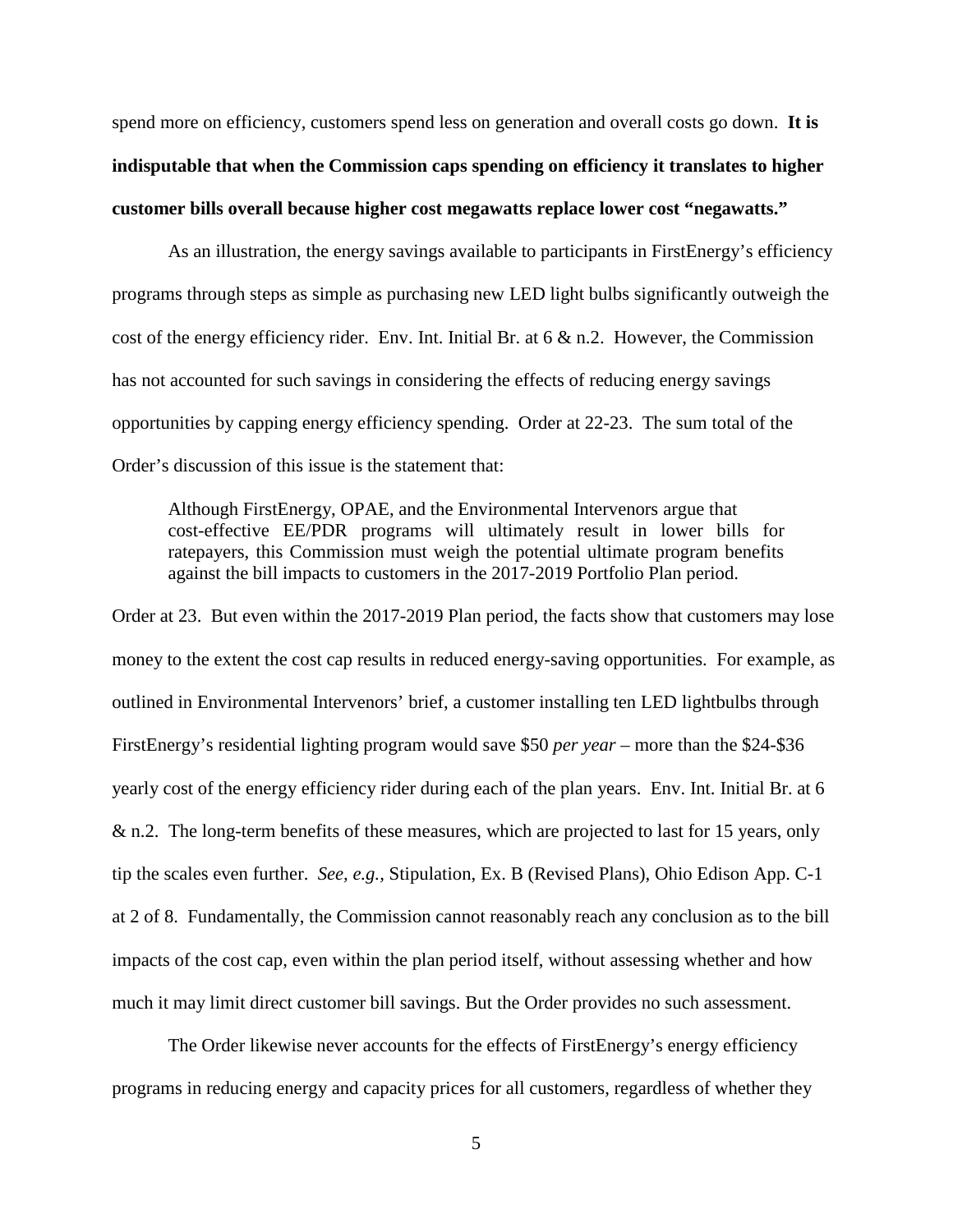participate directly in the programs. The Commission *itself* has previously affirmed in a letter to the Ohio legislature that energy efficiency reduces wholesale electricity market prices by lowering overall demand, thus allowing customers to avoid paying for the highest priced sources of power. ELPC Ex.1, Staff Report to Energy Mandate Study Committee at 12; Env. Int. Initial Br. at 6. Nowhere does the Order mention or evaluate the argument that limiting energy efficiency spending may increase all customers' bills by reducing this acknowledged price suppression effect.

In omitting any evaluation of each of these aspects of a cost cap, the Order falls short of the requirements of R.C. 4903.09 to provide "facts in the record upon which the order is based, and the reasoning followed by the PUCO in reaching its conclusion." *MCI Telecommunications Corp. v. Pub. Util. Comm.* (1987), 32 Ohio St.3d 306, 312, 513 N.E.2d 337. Approval of a cost cap without grappling with its likely real-world effects is simply not reasonable.

#### **IV. CONCLUSION**

The Order's imposition of an inflexible cost cap, limiting both program spending and shared savings, represents a sea change from the existing efficiency planning process of setting a reasonable budget for cost-effective program offerings to achieve the utilities' statutory energy savings benchmarks. That change in policy requires a careful consideration of the likely effects of this new approach and the appropriate level of a cost cap if one is applied. The Order failed to provide such an evaluation, and is therefore unreasonable and unlawful.

December 21, 2017 Respectfully submitted,

/s/ Madeline Fleisher Madeline Fleisher Environmental Law & Policy Center 21 West Broad St., 8th Floor Columbus, OH 43215 (614) 569-3827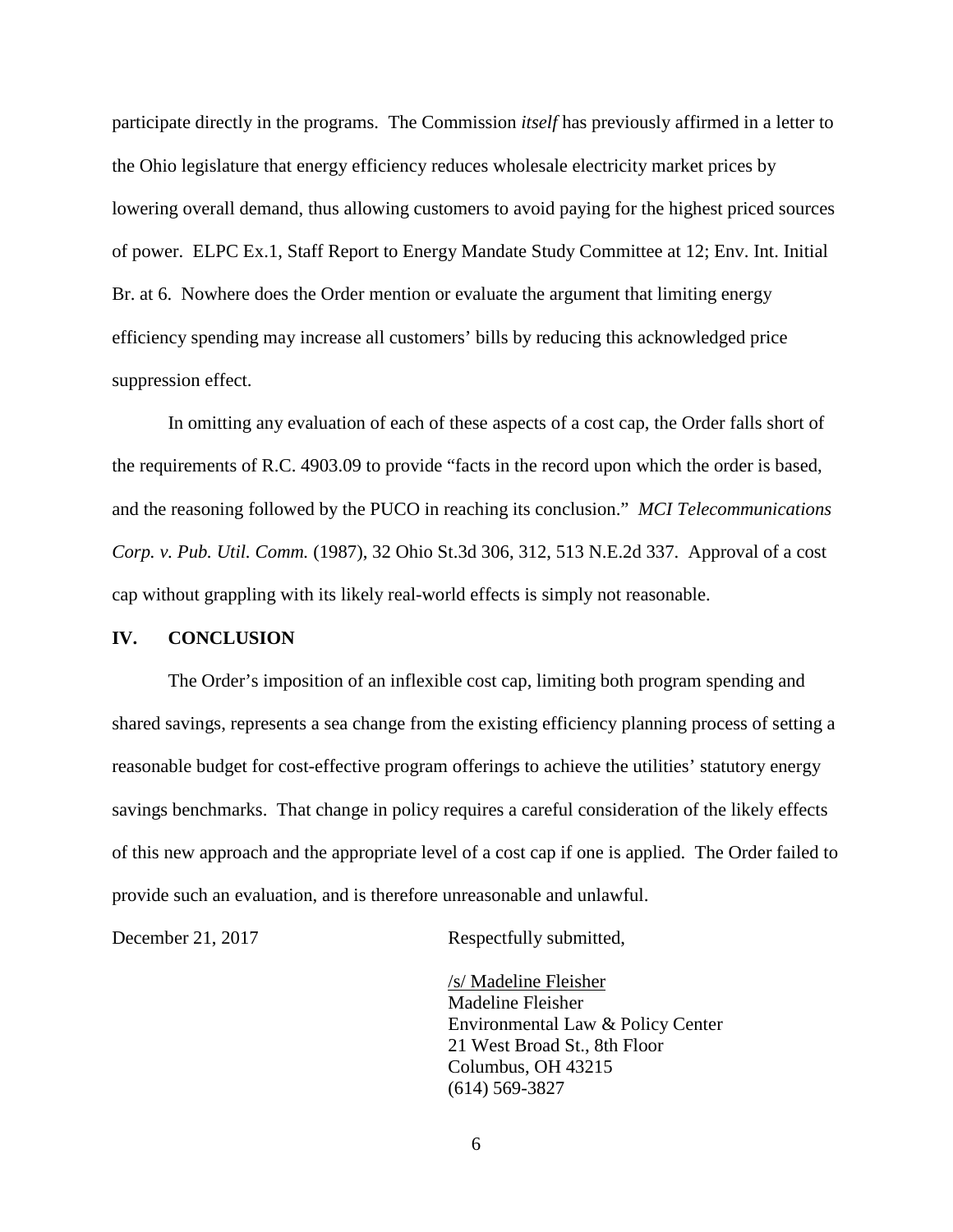MFleisher@elpc.org

*Counsel for Environmental Law & Policy Center*

/s/ Miranda Leppla Miranda Leppla Trent Dougherty Ohio Environmental Council 1145 Chesapeake Avenue, Suite I Columbus, OH 43212 (614) 487-7506 mleppla@theOEC.org tdougherty@theOEC.org

*Counsel for Ohio Environmental Council and Environmental Defense Fund*

/s/ Robert Dove Robert Dove The Law Office of Robert Dove PO Box 13442 Columbus, OH 43214 (614) 943-3683 rdove@robertdovelaw.com

*Counsel for Natural Resources Defense Council*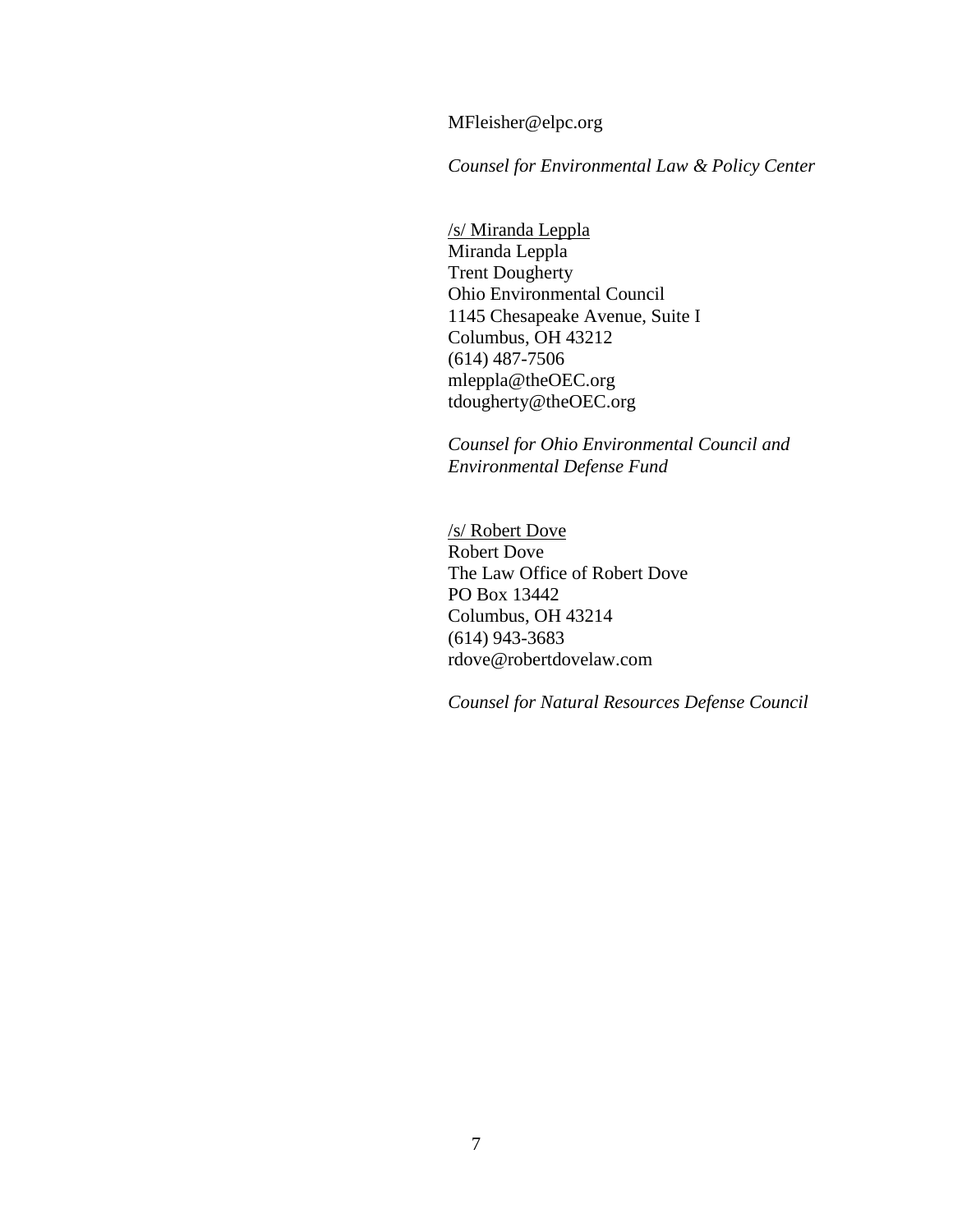# **CERTIFICATE OF SERVICE**

I hereby certify that a copy of the foregoing Application for Rehearing has been electronically filed with the Public Utilities Commission of Ohio and has been served upon all parties to the case via electronic mail on December 21, 2017.

> /s/ Madeline Fleisher Madeline Fleisher